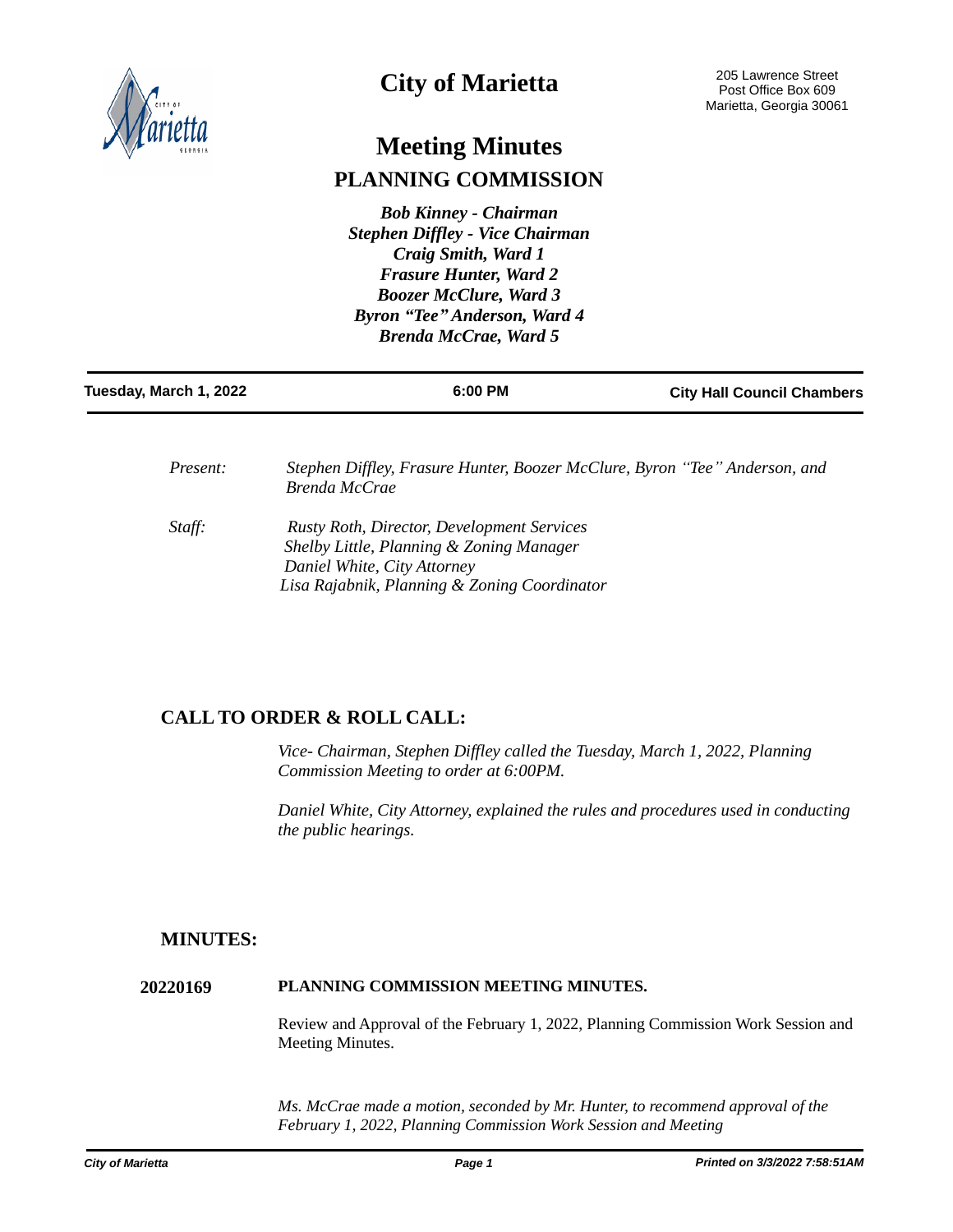*Minutes as submitted. The motion carried 5-0-0.* 

**Approved and Finalized**

**Absent:** 2

**Vote For:** 5

### **REZONINGS:**

#### **20220106 Z2022-07 [REZONING] MARGARET KEHELEY LIVING TRUST**

**Z2022-07 [REZONING] MARGARET A. KEHELEY LIVING TRUST** is requesting the rezoning of 0.47 acres located in Land Lot 1003, District 16, Parcel 0160 of the 2nd Section, Cobb County, Georgia, and being known as 140 Marble Mill Road from HI (Heavy Industrial) to CRC (Community Retail Commercial). Ward 5B

*Ms. Little presented application Z2022-07.* 

*A public hearing was held. There was no opposition.*

*Ms. Pamela Drewry, representing the applicant, presented the request for rezoning. She stated that approval to rezone the property to CRC would be more conducive to present and potential rental occupation. Present tenant business includes a medical training center, an esthetician, and a Church. There was no plan to include business that would require facility in an HI zoning category.* 

*The board members asked if there was intention to modify signage. Ms. Drewry stated that the existing sign was recently refurbished and there was no intention to modify further other than to update the addition of new business.* 

*With no further comment or questions, the public hearing was closed.*

*Ms. McCrae made a motion, seconded by Mr. Hunter, to recommend approval as written.* 

*The motion carried 5-0- 0.*

#### **Recommended for Approval**

**Absent:** 2

**Vote For:** 5

#### **20220107 Z2022-08 [REZONING] DAVID AND MAITE LINDENBERG**

**Z2022-08 [REZONING] DAVID & MAITE LINDENBERG** are requesting the rezoning of 0.19 acres located in Land Lot 1143, District 16, Parcel 0150 of the 2nd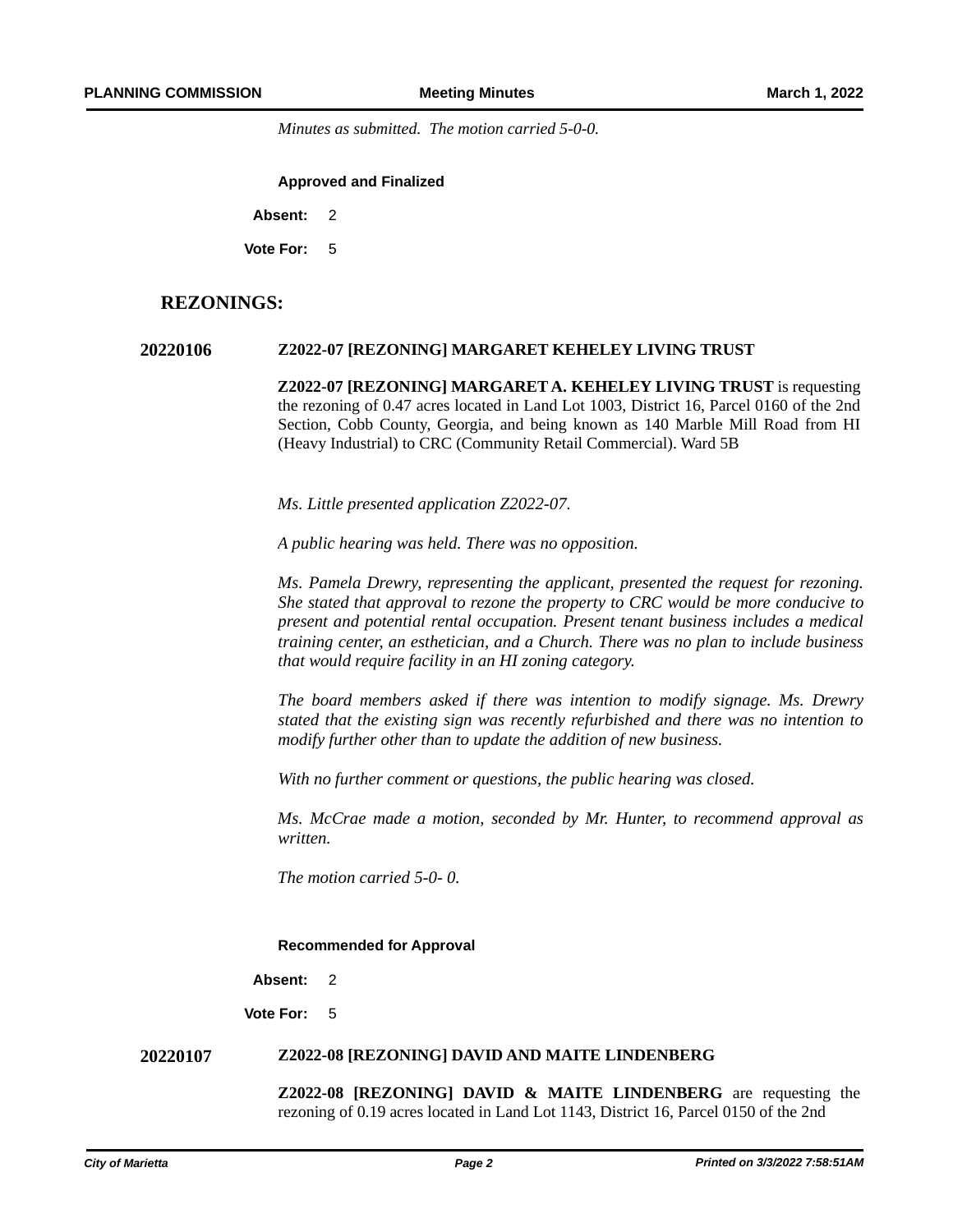Section, Cobb County, Georgia, and being known as 473 Morningside Drive from R-4 (Single Family Residential -4 units/acre) to RA-6 (Single Family Attached - 6 units/acre). Ward 4B.

*Ms. Little presented request Z2022-08.*

*A public hearing was held. There was no opposition.*

*Ms. Jahnee Prince presented the request on behalf of the applicants, David and Maite Lindenberg.* 

*Ms. McCrae opened her comment by stating her appreciation for the applicants and the plans to improve the property. She further stated that she had concern that the request would not receive approval as a duplex.* 

*The board asked if the applicants intended to offer the renovated property as rental. The applicants confirmed.* 

*The Board questioned the possibility of the property being renovated instead as a singlefamily rental. The applicants responded that the duplex plan would be the only financially feasible option for them.* 

*Comment and discussion continued regarding zoning options.*

*Mr. Anderson asked the applicants if they would be agreeable to the rezoning request as from R-4 to R-4 with additional use (duplex). The applicants affirmed.* 

*With no further comment or questions, the public hearing was closed.*

*Mr. Anderson made motion that the Planning Commission recommend for approval from R-4 to R-4 with additional use (duplex). The motion was seconded by Mr. Hunter. The motion carried 5-0-0.* 

*If Council approves the rezoning, the following variances would be incorporated as a condition of zoning:*

- *1. Variance to reduce the western side yard setback from 10' to 5' for the existing structure.* [*§708.04 (H)*]
- *2 2. Variance to reduce the eastern side yard setback from 10' to 6'-7" for the existing structure.* [*§708.04 (H)*]
- *3 3. Variance to increase the allowable density to 10.6 units/acre.* [*§708.04 (H)*]
- *4. 4. Variance to reduce the minimum lot width from 75' to 65'. [§708.04 (H)*]

#### **Recommended for Approval as Stipulated**